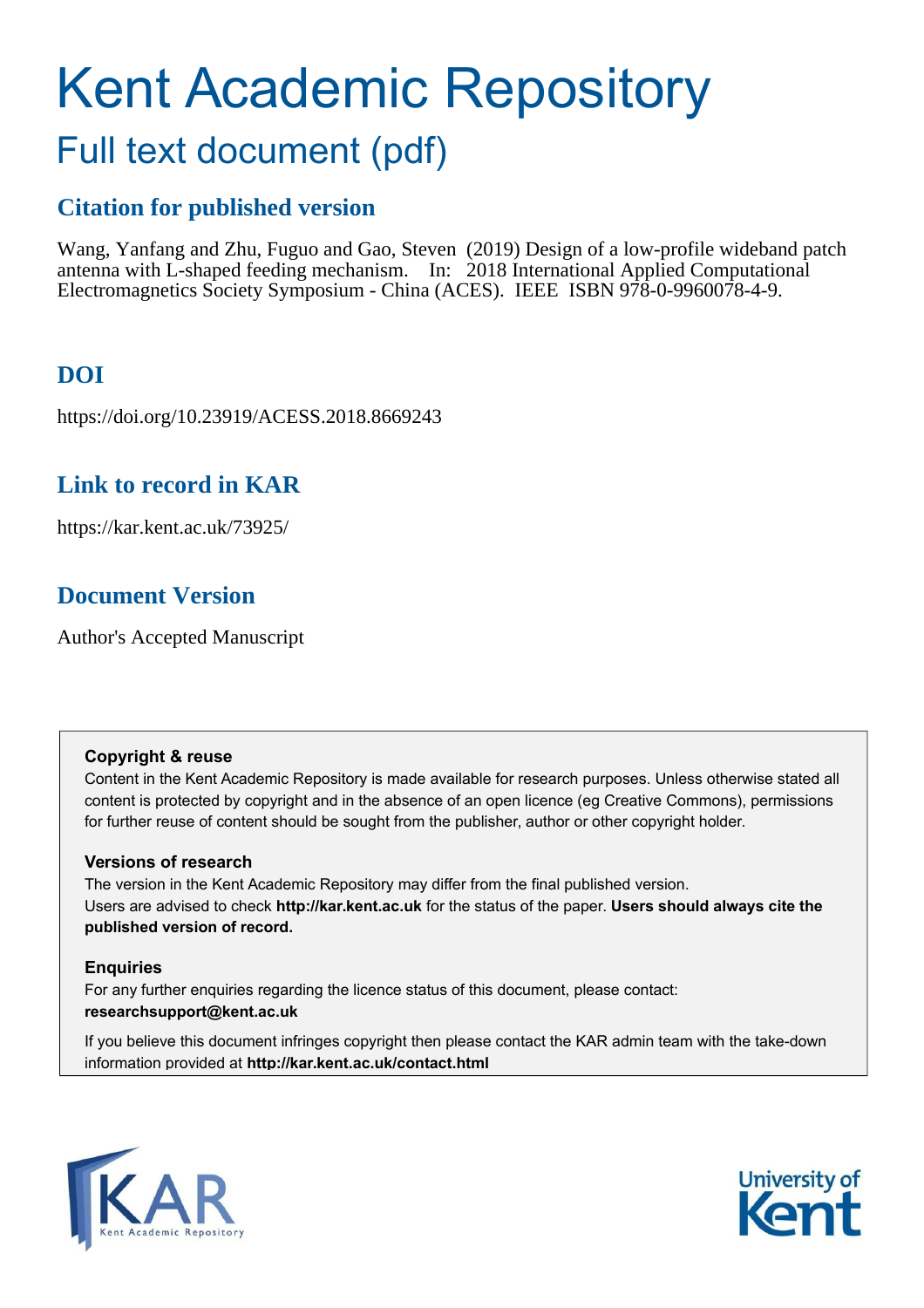### Design of a low-profile wideband patch antenna with L-shaped feeding mechanism

<sup>1</sup>Yanfang Wang, <sup>2</sup>Fuguo Zhu#, and <sup>3</sup>Steven Gao

<sup>1</sup>College of Computer and Information, Hohai University, Nanjing, 211100, China <sup>2</sup>Science and Technology on Antenna and Microwave Laboratory, Nanjing, 210039, China <sup>3</sup>School of Engineering and Digital Arts, University of Kent, Canterbury, UK

*Abstract-***This paper has presented the design of a novel lowprofile wideband patch antenna. The antenna structure is formed of three layers of substrates with the radiating patches on the top, the grounded patches in the middle and the feeding portion at the bottom. The large operating frequency bandwidth has been obtained due to the L-shaped feeding technique. Moreover, the low cross-polarization level can also be achieved as the feeding structure can be regarded as the preferred differential feeding. The obtained results can confirm that the proposed antenna has**  achieved a wide impedance bandwidth (VSWR  $\leq$  2) of about 60% **(3-5.5 GHz) and the whole height of the antenna is 6 mm (around 0.06λ***<sup>l</sup>*  **at the lowest operating frequency). The obtained crosspolarization level is less than -30dB compared with copolarization.** 

**Keywords:** wideband antenna, feeding mechanism

#### I. INTRODUCTION

The research on wideband antennas has attracted much attention and proliferated in the last decade due to the allocation of the frequency band for unlicensed use by various international regulators. Various types of wideband antennas have been developed in the literature. The most utilized antenna elements include double-ridged waveguide horn antenna, tapered slot antenna, log periodic antenna, helix antenna and self-complementary antenna [1-3], while the mentioned antennas occupy a large size of several wavelengths. To reduce the size of wideband antennas, some compact planar antennas have been proposed and studied recently. The typical designs are microstrip-fed patch antennas, microstrip-fed slotted antennas, CPW-fed patch antennas and CPW-fed slot antennas with various shapes [4-5]. Both results in frequency and time domains have been intensively investigated. However, the above mentioned antennas can achieve wideband impedance matching while the radiation patterns are not stable across the operating frequency band.

Most recently, K. M. Luk et al. has proposed a new type wideband antenna which can obtain both good impedance matching and stable radiation patterns over a wide frequency band [6-8]. In [6], the magneto-electric antenna consists of bowtie patches and an electric dipole. Two shorted-circuited patches placed in mirror to each other act as an open-ended slot antenna. In addition, a pair of parasitic L-wires is added to excited electric dipole radiation. The proposed antenna features similar E- and H-radiation patterns across the operating bandwidth.



Figure 1. Geometry of the proposed low-profile patch antenna.

In this paper, a novel wideband patch antenna has been presented. The antenna consists of an L-shaped feeding strip and a pair of grounded radiating patches. The rest of the paper is organized as follows: the configuration and results of the proposed wideband patch antenna are demonstrated in Section II, a conclusion is drawn in Section III.

#### II. ANTENNA DESIGN

Figure 1 presents the geometry of the proposed low-profile patch antenna which is excited by an L-shaped feeding structure. The printed antenna has three layers of substrates with a pair of radiating patches on the top layer, a pair of grounded patches on the middle layer, and the feeding patch on the bottom layer, respectively. The radiating patches and